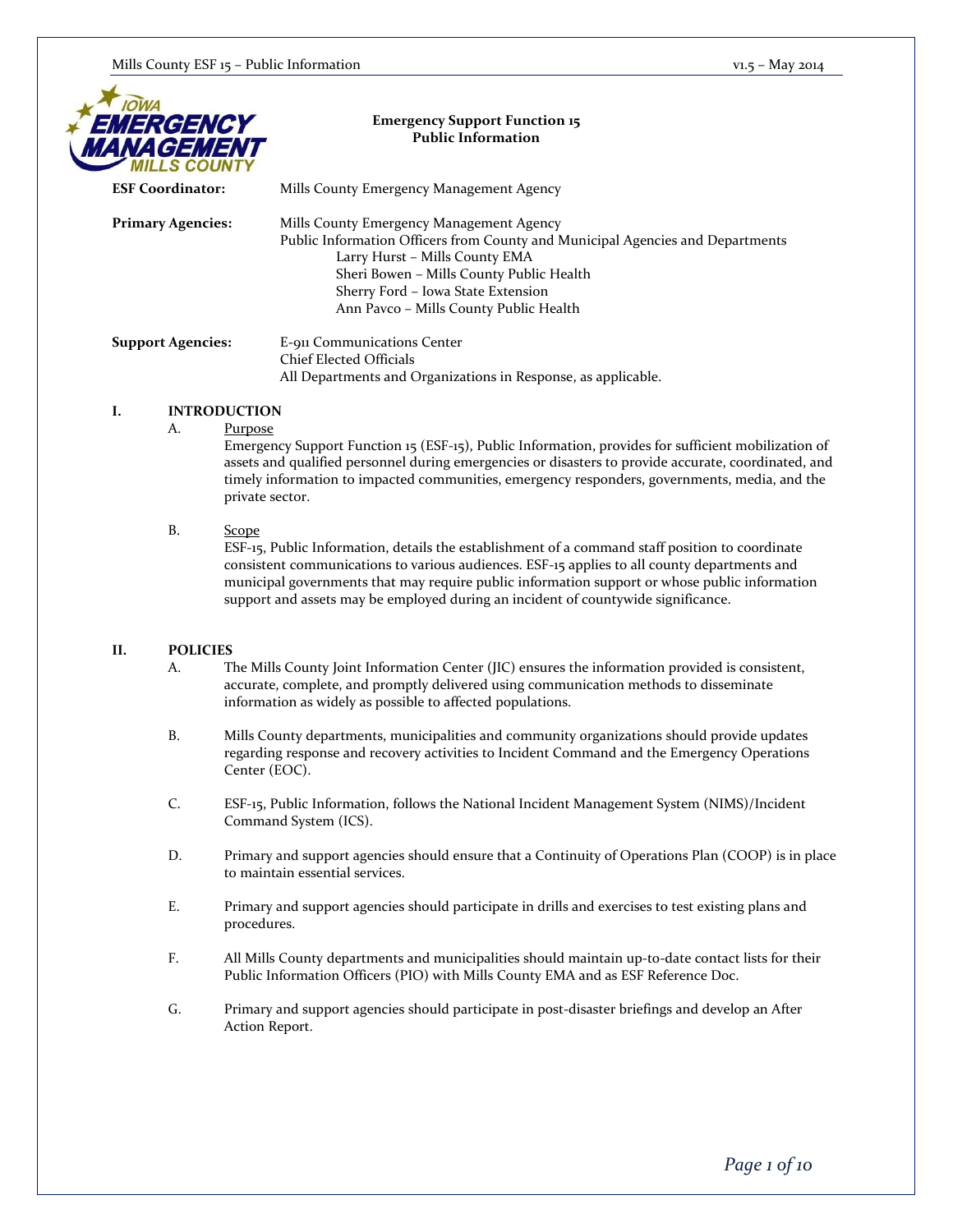#### **III. CONCEPT OF OPERATIONS**

- A. General
	- 1. The Emergency Management Coordinator is responsible for activating the Mills County Joint Information Center and operations during incidents of county-wide significance.
	- 2. The assigned PIO coordinates activities between the EOC, assistant Public Information Officers, the Iowa Homeland Security and Emergency Management Division, and the JIC. The JIC is a facility where the PIO and staff can coordinate and provide information on the incident to the public, the media, and other agencies.
	- 3. The EOC supports the JIC. But the JIC is located at another location or facility. It may be determined to locate the JIC closer to the incident in more isolated events. Examples of locations include Glenwood Resource Center – Visitor's Center, the Alternate EOC, or the County Engineer's Conference Room.
	- 4. Primary and support agencies should provide communications resources to the JIC when requested and as resources allow.
- B. Organization
	- 1. The county and each municipality may designate an assistant PIO to operate within the JIC.
	- 2. The JIC may operate from the disaster area to support local public information efforts, and during recovery operations, may relocate solely to the EOC as needed.
- C. Procedures
	- 1. Upon activation, the PIO reports to the EOC Director and Executive Policy Group to coordinate and disseminate accurate and timely disaster related information.
	- 2. The PIO determines methods for disseminating local emergency information depending on available means as appropriate to the emergency. This may include radio, newspaper, television, electronic communications, mobile public address systems, available mass notification systems and door-to-door.
	- 3. The PIO determines staffing needs of the JIC.
- D. Phases of Emergency Management
	- 1. Mitigation and Preparedness Activities
		- a. Identify areas where public education programs (i.e., personal preparedness) are needed.
		- b. Develop staffing procedures and checklists for the JIC.
		- c. Designate and train personnel to the appropriate NIMS/ICS requirements in order to function effectively with Incident Command, the EOC, and/or the JIC.
		- d. Identify potential locations for press conferences.
		- e. Develop and maintain a list of equipment needed to activate the JIC.
		- f. Develop and maintain an updated media contact list. See ESF Attachment 15.c.
		- g. Train staff in proper public inquiry procedures to address and correct misinformation and eliminate confusion.
		- h. Prepare pre-scripted messages for quick delivery. See Mills County CodeRED Activation Procedures – ESF Attachment 2.6.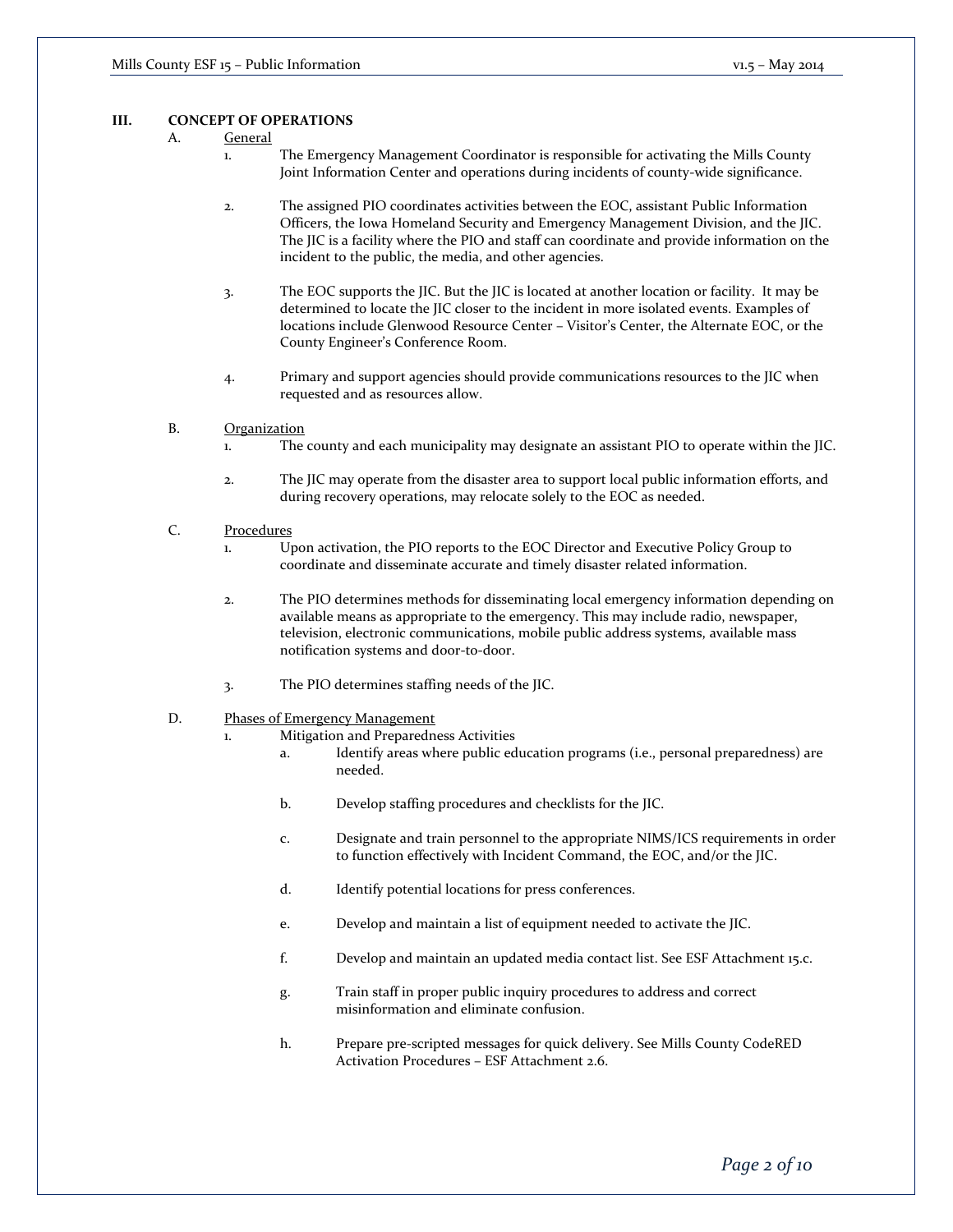- 2. Response and Recovery Activities
	- a. Establish and operate a JIC when appropriate. If activated, affected primary agencies will send a trained representative to the JIC.
	- b. Establish and maintain contact with the pertinent elected officials.
	- c. Obtain status reports on all local and county activities, as needed.
	- d. Collect information concerning response and recovery activities.
	- e. Coordinate with all agencies to develop public information press releases.
	- f. Conduct media briefings on a regular basis.
	- g. Keep elected officials informed of response and recovery activities.
	- h. Monitor media and implement rumor control process when appropriate.
	- i. Disseminate information when disaster assistance programs are available.
	- j. Coordinate with the appropriate agencies to deactivate the JIC.

### **IV. RESPONSIBILITIES**

- A. Primary Agencies
	- 1. Activate and manage the JIC, as necessary, to support emergency operations in accordance with EOC procedures and ICS.
	- 2. Each jurisdiction should designate a PIO and alternates, as necessary, to coordinate information.
	- 3. Coordinate public information activities with other response agencies (local, state and federal).
	- 4. Collect and coordinate information from all response agencies and monitor overall response.
	- 5. JIC staffing for extended operations should be coordinated by the PIO and maintained as long as required. (This may be accomplished with staggered shifts staffed by JIC members.)
	- 6. Obtain approval for release of information from the EOC/Executive Policy Group.
	- 7. Conduct and/or coordinate regular press conferences at the JIC or identified location.
	- 8. Enlist agency staff to respond to media questions on technical or agency issues if necessary.
	- 9. Provide maps, charts, status reports, photos, schematics, or other displays that clarify the emergency or disaster situation in support of press conferences and/or briefings, as appropriate.
	- 10. Monitor media broadcasting articles to check for accuracy. Monitor and log incoming calls for information and rumor control.
	- 11. Notify all affected jurisdictions and stakeholders of the operational and situational conditions and provide frequent and regular status updates.
	- 12. Provide updates for the Mills County Emergency Management Agency website regarding the scope of the emergency or disaster, updated by the JIC.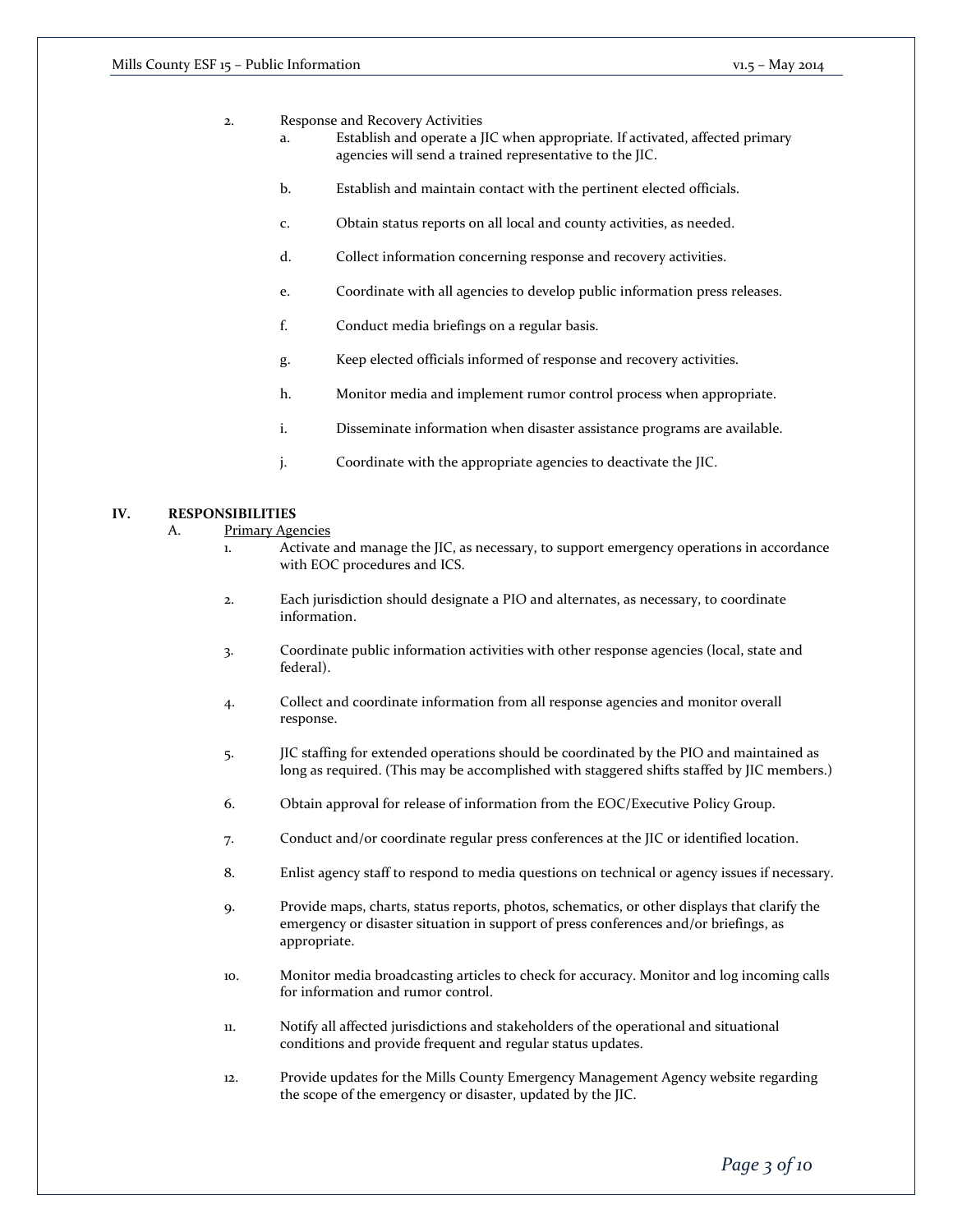- 13. Coordinate communication resource requests outside of mutual aid agreements through the EOC.
- 14. Designate a spokesperson following an emergency or disaster. Coordinate public information with the chief elected official and with the state PIO.
- B. EOC Director
	- Maintain maps and status boards.
	- 2. Serves as the collection point for information/situation reports regarding the status of the emergency.
	- 3. Establish a citizen call center with the assistance of assisting agencies and organizations.
	- 4. Coordinate points of contact for agency representatives requesting expedient information from the JIC.
- C. PIO (Public Information Officer)
	- 1. Develop media releases and other materials.
	- 2. Manage rumor control and obtain verification of all information prior to release.
	- 3. Respond to media inquiries as appropriate.
	- 4. Coordinate press conferences and facilitate press conference flow with overview statements and presenting jurisdictional or discipline specific officials to deliver appropriate information as appropriate.
	- 5. Set up a media hotline with the assistance of the EOC.
	- 6. Disseminate information approved by the EOC/Executive Policy Group.
	- 7. Coordinate interviews and provide escorts as needed into disaster areas.
	- 8. Along with the JIC, monitor other media to prevent redundancy and rumors.
	- 9. Monitor web and/or internet updates.
	- 10. Maintain current incident information on the appropriate website(s).
- D. **JIC** (Joint Information Center)
	- 1. Collect and analyze information.
	- 2. Determine information needs of local communities.
	- 3. Provide approved information to the public concerning the status of the disaster and how to obtain relief services.
	- 4. Along with the PIO, monitor other media to prevent redundancy and rumors.
- E. Support Agencies
	- 1. Provide pertinent public information to the PIO and JIC for dissemination to media sources and, as appropriate, fact sheets for distribution to the public. Participate in press conferences and briefings upon request.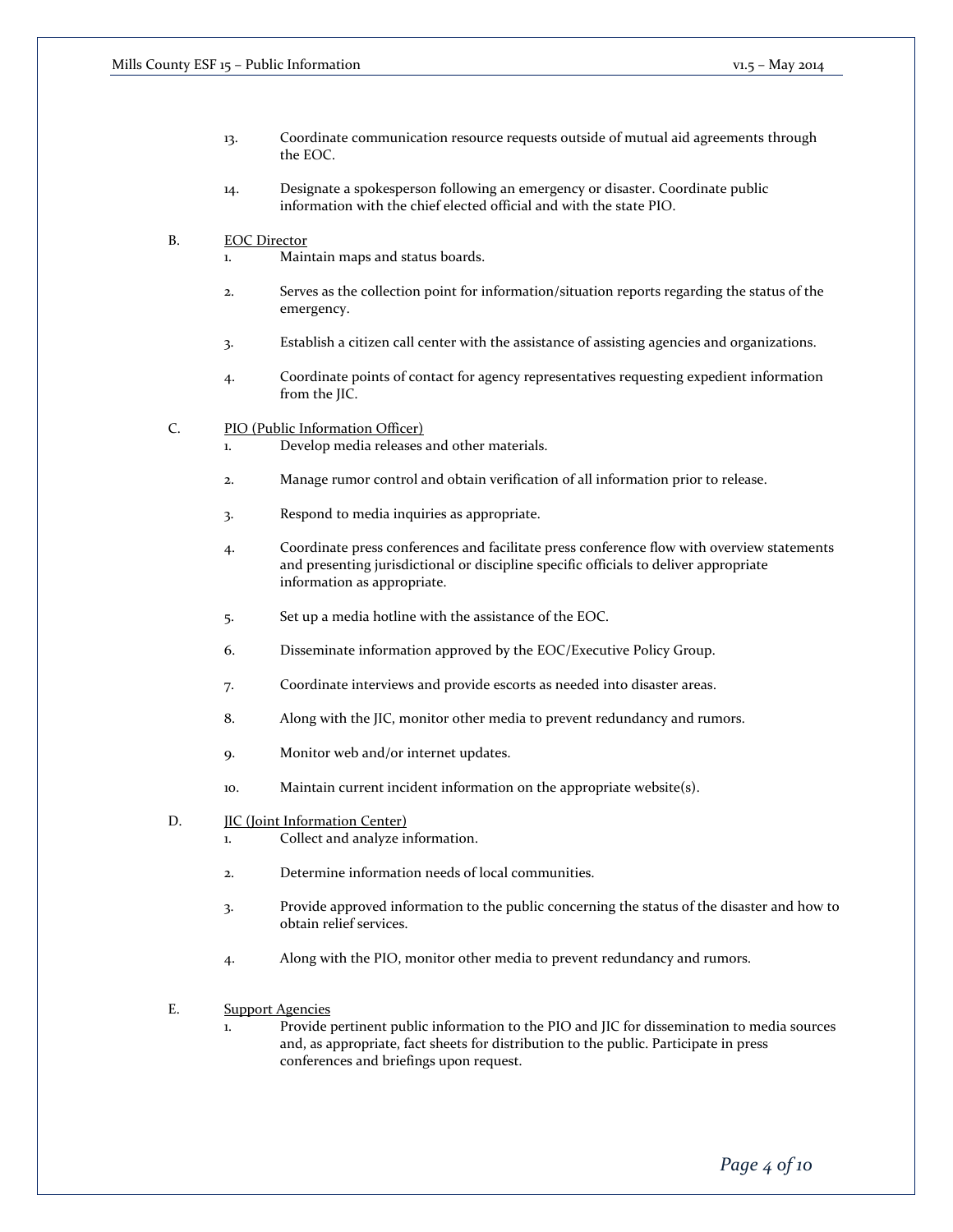2. Along with the PIO, monitor and log incoming calls for information and rumor control. Monitor media broadcasts and articles for accuracy. Refer media requests to the PIO/JIC.

## **V. ATTACHMENTS**

| ESF Attachment 15.1 | <b>Emergency Response Checklist</b>  |
|---------------------|--------------------------------------|
| ESF Attachment 15.2 | Public Information / Media Resources |

## **VI. ESF REFERENCE DOCUMENTS**

ESF Reference Doc 15.a Mills County Joint Information Center (JIC) Operations Plan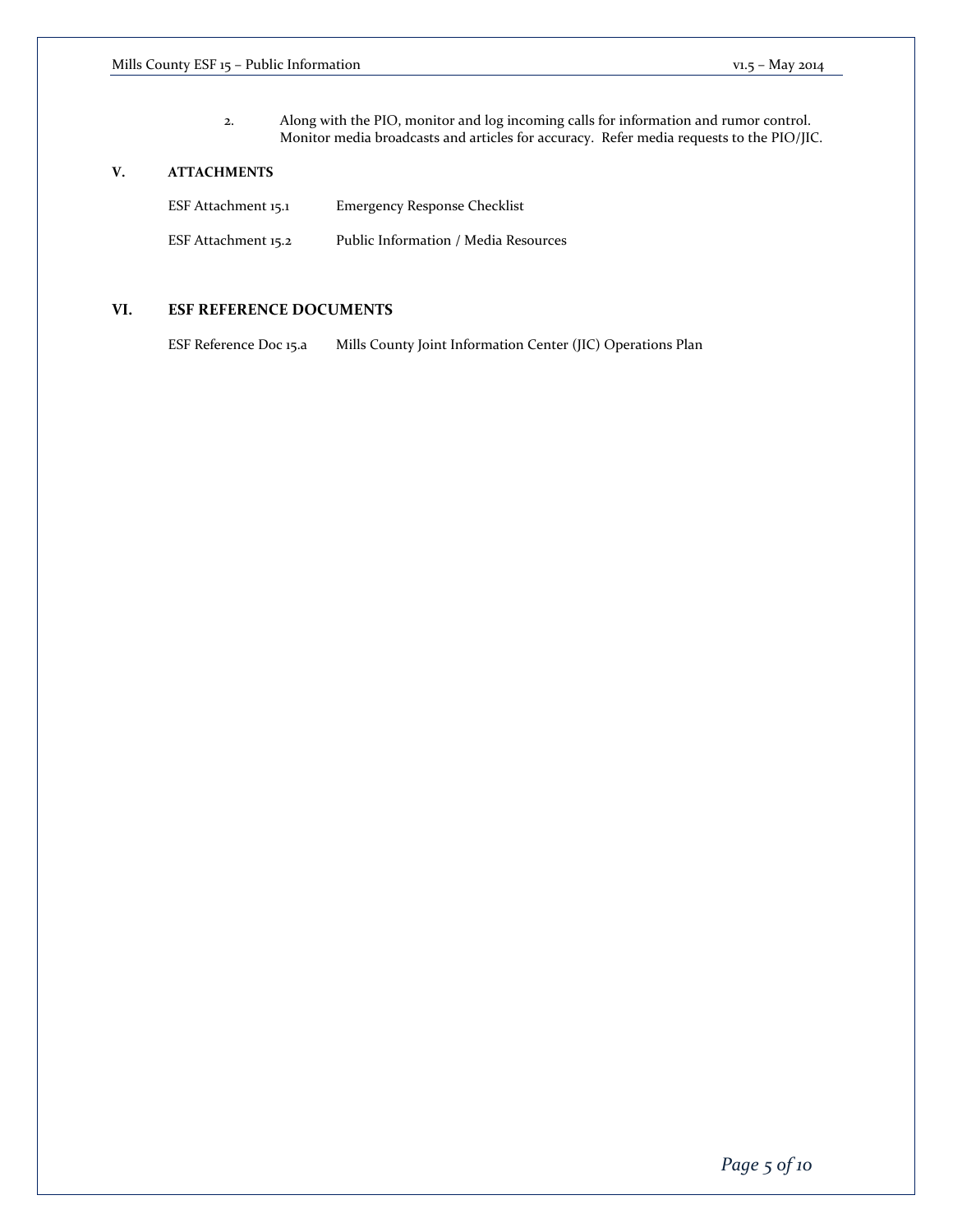# **ESF Attachment 15.1**

**Emergency Response Checklist – Public Information**

| <b>Emergency Response Checklist - Public Information</b>                                                                 |                                                                                                                                                                                                                                                                                                                         |  |  |  |
|--------------------------------------------------------------------------------------------------------------------------|-------------------------------------------------------------------------------------------------------------------------------------------------------------------------------------------------------------------------------------------------------------------------------------------------------------------------|--|--|--|
| <b>Emergency Management Phase</b>                                                                                        | <b>Actions</b>                                                                                                                                                                                                                                                                                                          |  |  |  |
| <b>Mitigation</b><br>Activities designed to prevent or<br>lessen the effects of a hazard.                                | Publicize mitigation activities.<br>Implement awareness campaigns regarding<br>emergency/disaster preparedness.                                                                                                                                                                                                         |  |  |  |
| <b>Preparedness</b><br>Activities designed to improve<br>Readiness capabilities.                                         | Assist in education of public regarding disaster<br>preparedness training (such as CERT, etc).<br>Publicize pertinent portions of plans to the public if<br>if deemed beneficial to community preparedness.<br>Potential JIC staff participate in NIMS compliant public<br>information courses and trainings.           |  |  |  |
| <b>Response</b><br>Activities designed to save lives, protect property<br>and contain the effects of an event.           | Manage public information efforts and JIC.<br>Notify media and public of approved and authorized<br>information important to disaster response and recovery.<br>Ensure information flow is coordinated and dissemination<br>of information is timely and accurate.                                                      |  |  |  |
| Recovery<br>Activities designed to ensure continued<br>public safety and return the community<br>to pre-disaster levels. | Continue public information to assist the recovery and<br>restoration efforts.<br>Work close with ESF 14, Disaster Recovery, and Disaster<br>Coalition to provide service information to those with<br>unmet needs.<br>Collect data from jurisdictions to produce public<br>information portion of After Action Report. |  |  |  |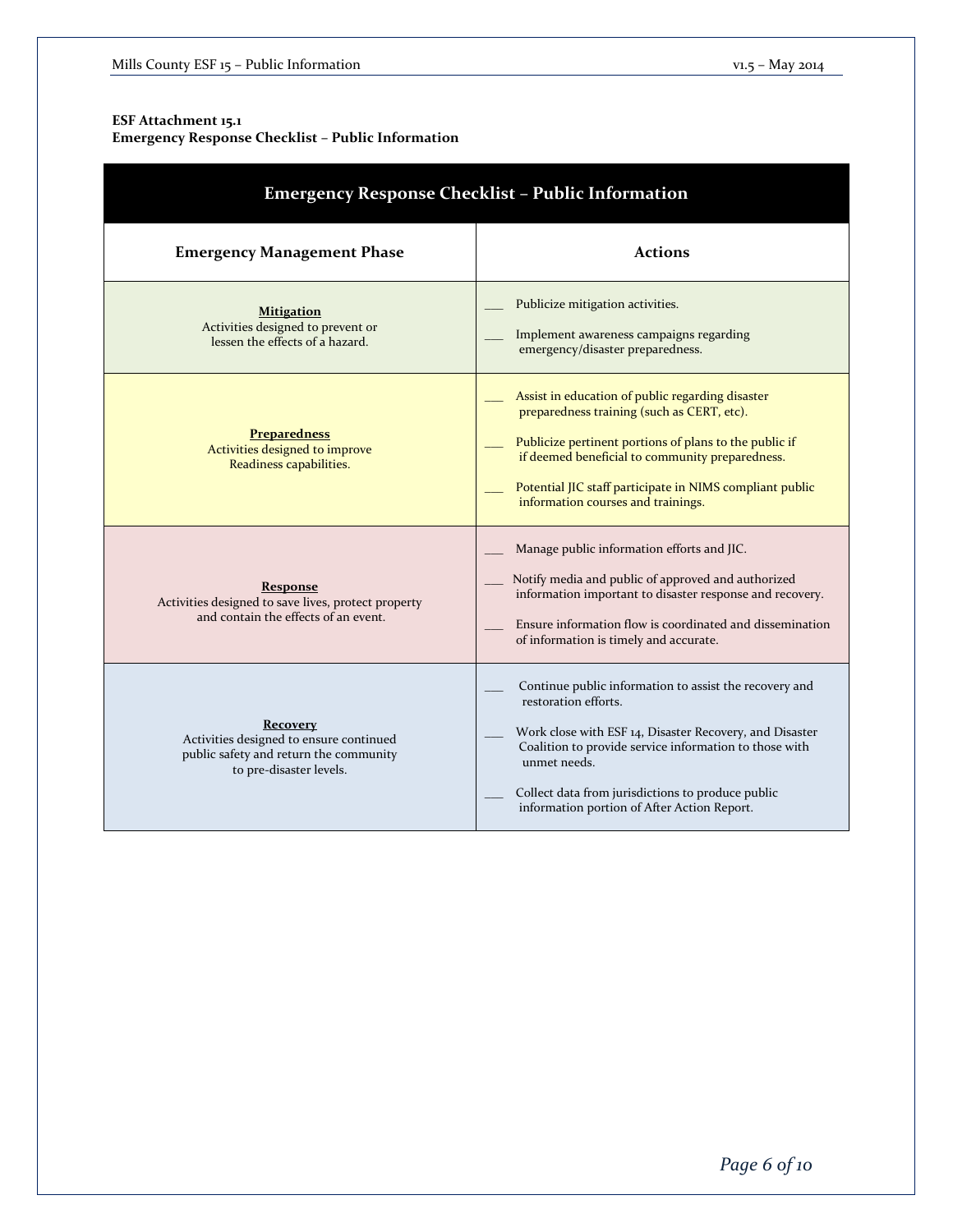**ESF Attachment 15.2 Public Information / Media Resources PUBLIC INFORMATION / MEDIA RESOURCES**

# **Mills County/Metro Area:**

# **Radio Stations:**

KMA AM (960\* KHZ) KKBZ FM (99.1 MHZ) (712) 246-5272 208 Elm Street .. (712) 246-5275 (Fax) Shenandoah, IA 51601 ... 1-800-234-5622 news@kmaland.com \**A favorite station of rural residents in Mills County.*

| KCSI FM (95.3 MHZ) KOAK AM (1080 KHZ) | $(712)$ 623-2584       |
|---------------------------------------|------------------------|
| 1991 Ironwood Avenue<br>$\cdot$ .     | $(712)$ 623-2585 (Fax) |
| Red Oak, IA 51566                     |                        |
| kcsi@kcsifm.com                       |                        |
|                                       |                        |

Cox Cable of Omaha ... (402) 933-3000

5011 Capital Avenue ... Call for specific fax #.

KCRO AM (660 KHZ) "Salem Radio" (402) 422-1600 11717 Burt St. Ste 202 ... (402) 422-1602 (Fax) Omaha, NE 68154

KQBW The Brew FM (96 MHZ) ... (402) 558-9696 105 South 70<sup>th</sup> Street ... (402) 558-3158 (Fax) Omaha, NE 68132

# **Journal Broadcast Group / Omaha Operations:**

KQCH FM (94.1 MHZ)/KXSP AM (590 KHZ) News Hotline: 573-6397 KSRZ FM (104.5 MHZ)/KKCD FM (105.9 MHZ) (402) 573-0139 (Fax) KEZO FM (92.3 MHZ)/KQCH FM (97.7 MHZ) 5030 North 72th Street .. Omaha, NE 68134

### **Clear Channel / Omaha:**

KFAB AM (1110 KHZ)/KGOR FM (99.9 MHZ) (402) 556-9000 KXKT FM (103.7 MHZ)/KQBW FM (96.1 MHZ) (402) 556-5791 (Fax) KTWI FM (93.3 MHZ) ... 24-Hour: 556-5060 5010 Underwood Avenue .. Omaha, NE 68132 .. EBS Primary Station\*

KGBI FM (100.7 MHZ) .. 11717 Burt St. Ste 202 .. Omaha, NE 68154

*Page 7 of 10*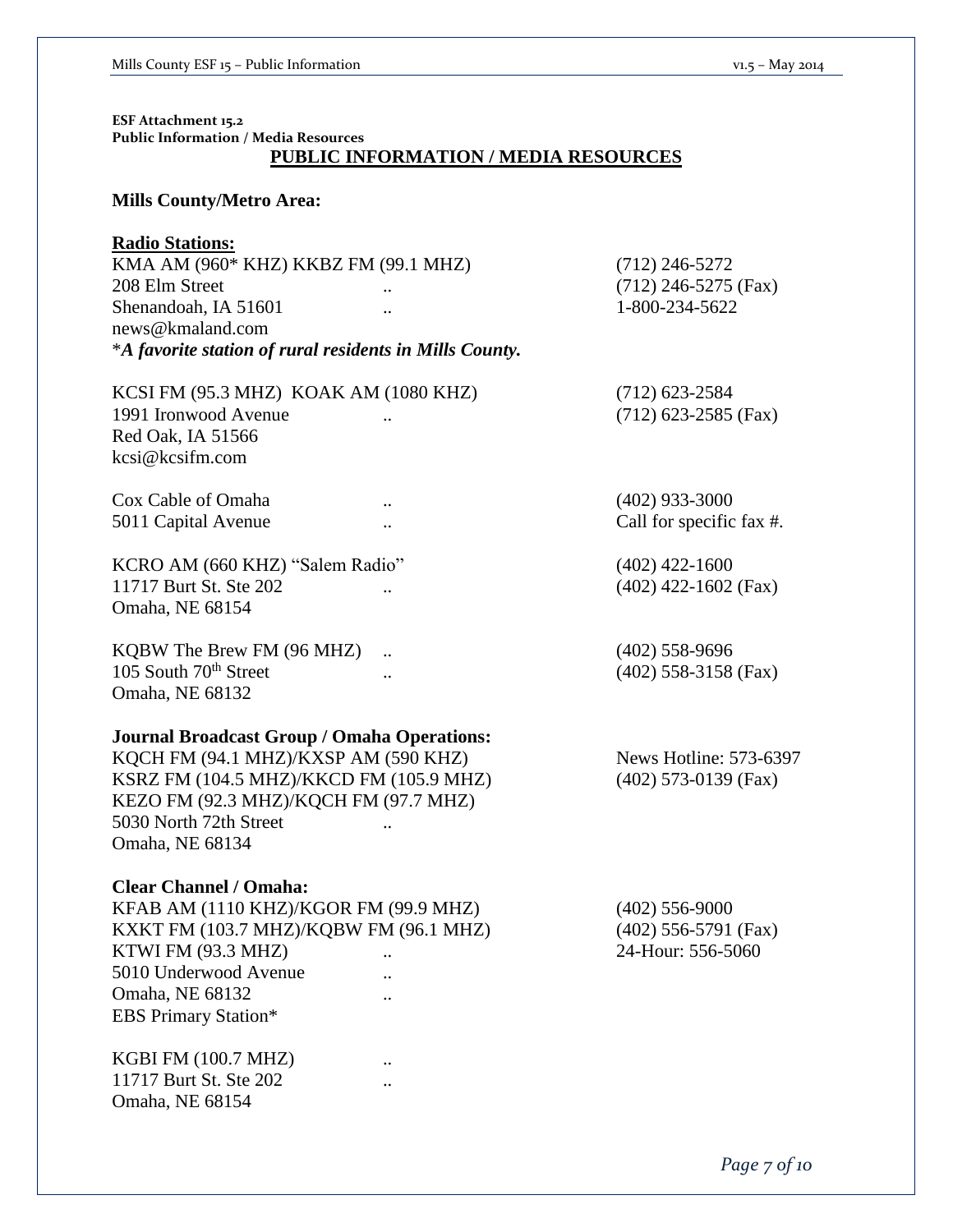| ESF Attachment 15.2<br><b>Public Information / Media Resources</b><br><b>PUBLIC INFORMATION / MEDIA RESOURCES con't</b>                                            |                                       |                                                                         |  |  |
|--------------------------------------------------------------------------------------------------------------------------------------------------------------------|---------------------------------------|-------------------------------------------------------------------------|--|--|
| "NRG Media"<br>KKAR AM (1290 KHZ)/KQKQ FM (98.5 MHZ)<br>KOIL AM (1180 KHZ)/KZFX FM (101.9 MHZ)<br>KAZP AM (1620 KHZ)<br>1001 Farnam on the Mall<br>Omaha, NE 68102 |                                       | $(402)$ 342-2000<br>$(402)$ 827-5293 (Fax)                              |  |  |
| KVNO FM (90.7 MHZ)<br>6625 Dodge Street<br>Omaha, NE 68132-0234                                                                                                    | $\ddot{\phantom{0}}$                  |                                                                         |  |  |
| KDCV FM (91.1 MHZ)<br>Dana College                                                                                                                                 | $\cdot \cdot$<br>$\ddot{\phantom{0}}$ |                                                                         |  |  |
| KIWR The River FM (89.7 MHZ)<br>1700 College Road<br>Council Bluffs, IA 51503                                                                                      |                                       | $(712)$ 325-3254<br>$(712)$ 325-3391 (Fax)<br>24-Hour/Request: 328-8970 |  |  |
| KIOS FM (91.5 MHZ)<br>3230 Burt Street<br>Omaha, NE 68131                                                                                                          | $\ddot{\phantom{0}}$<br>              | $(402)$ 557-2777<br>$(402)$ 557-2559 (Fax)                              |  |  |
| "Spirit Catholic Radio Network"<br>KVSS FM (88.9 MHZ)<br>5829 North 60 <sup>th</sup> Street<br>Omaha, NE 68104                                                     | $\cdot$ .<br>$\ddot{\phantom{0}}$     | $(402)$ 571-0200<br>$(402)$ 571-0833 (Fax)                              |  |  |
| KLING AM (1560 KHZ)<br>3851 So. Omaha bridge Rd.<br>Council Bluffs, IA 51501                                                                                       |                                       | $(712)$ 323-0100                                                        |  |  |
| <b>TV Stations:</b><br>KETV (ABC) Channel 7<br>2665 Douglas Street<br>Omaha, NE 68131<br>news@ketv.com                                                             |                                       | News: (402) 978-8954 / 8919<br>$(402)$ 978-8931 (Fax)                   |  |  |
| KMTV (CBS) Channel 3<br>10714 Mockingbird Drive<br>Omaha, NE 68127<br>news@action3news.com                                                                         |                                       | $(402)$ 592-2700<br>News: 592-3333<br>$(402)$ 592-4714 (Fax)            |  |  |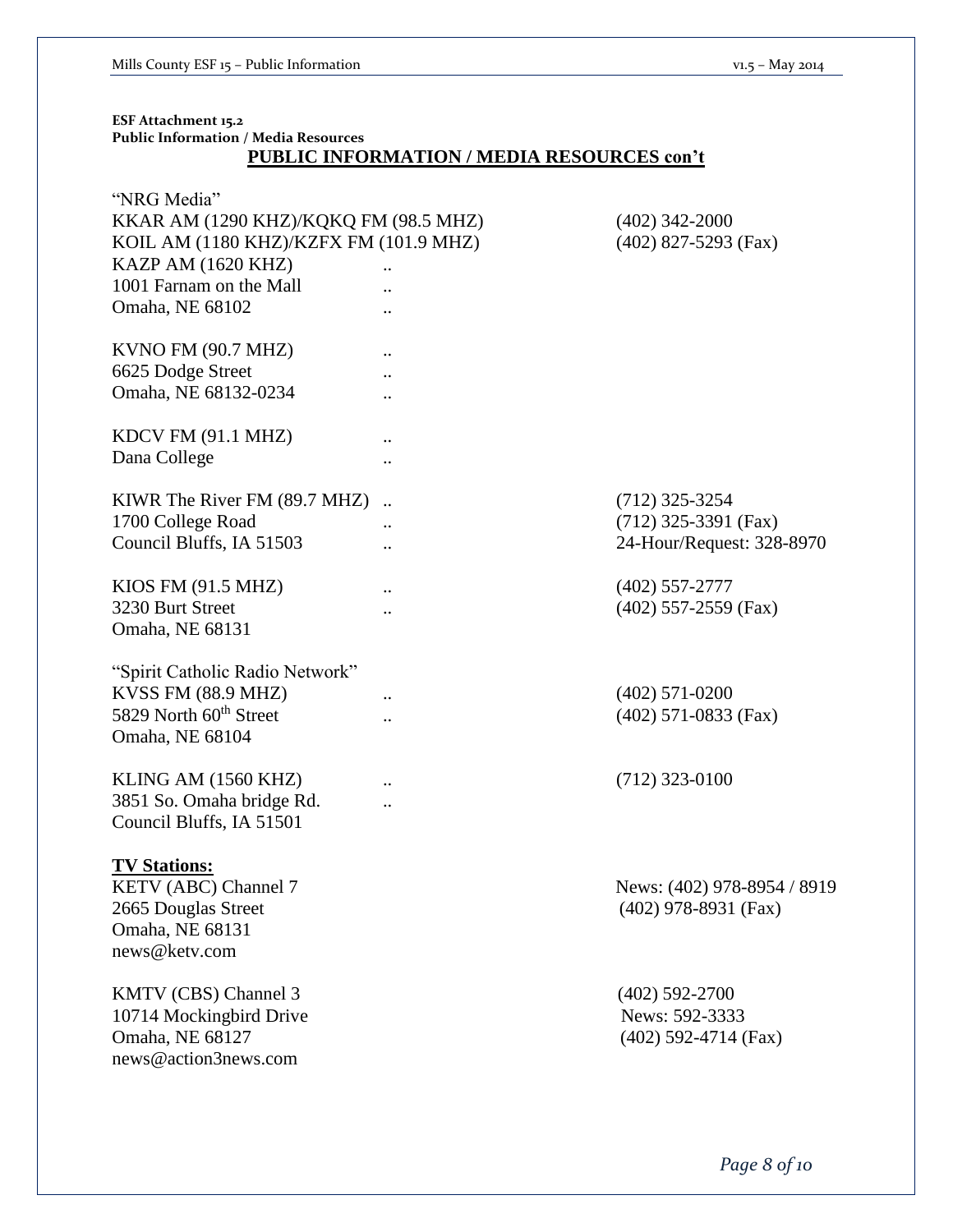# **ESF Attachment 15.2 Public Information / Media Resources PUBLIC INFORMATION / MEDIA RESOURCES con't**

| WOWT (NBC) Channel 6<br>3501 Farnam Street<br>Omaha, NE 68131<br>sixonline@wowt.com                                                                                                                                     | News: (402) 346-6666<br>$(402)$ 233-7888 (Fax) |
|-------------------------------------------------------------------------------------------------------------------------------------------------------------------------------------------------------------------------|------------------------------------------------|
| <b>KPTM Fox 42</b><br>4625 Farnam Street<br>Omaha, NE 68131<br>news42@kptm.com<br><b>AND</b><br>KXVO (IND) Channel 15<br>(Sister Channel of KPTM Fox 42)<br>4625 Farnam Street<br>Omaha, NE 68131<br>contact15@kxvo.com | $(402)$ 554-4200<br>News Fax: (402) 554-4279   |
| <b>KYNE Channel 26 ETV</b><br>University of Nebraska Omaha<br>60 <sup>th</sup> and Dodge Street<br>Omaha, NE 68132                                                                                                      | $(402)$ 554-2516<br>$(402)$ 554-2440           |
| <b>Iowa Print Media:</b><br>The Opinion-Tribune<br>116 South Walnut Street<br>Glenwood, IA 51534<br>news@opinion-tribune.com                                                                                            | $(712)$ 527-3191<br>(712) 527-3193 (Fax)       |
| Malvern Leader<br>301 Main Street<br>Malvern, IA 51551<br>(Fremont Mills Beacon Enterprises)<br>leaderbeacon@qwestoffice.net                                                                                            | $(712)$ 624-8512<br>$(712)$ 624-9250 (Fax)     |
| The Daily Nonpareil and SW Iowa Shopper<br>117 Pearl Street<br>Council Bluffs, IA 51501<br>web@nonpareilonline.com                                                                                                      | $(712)$ 328-1811 #3<br>$(712)$ 325-5776 (Fax)  |
| The Omaha World Herald<br>(Council Bluffs Bureau)<br>500 Willow Avenue<br>Council Bluffs, IA 51503<br>news@owh.com                                                                                                      |                                                |

*Page 9 of 10*